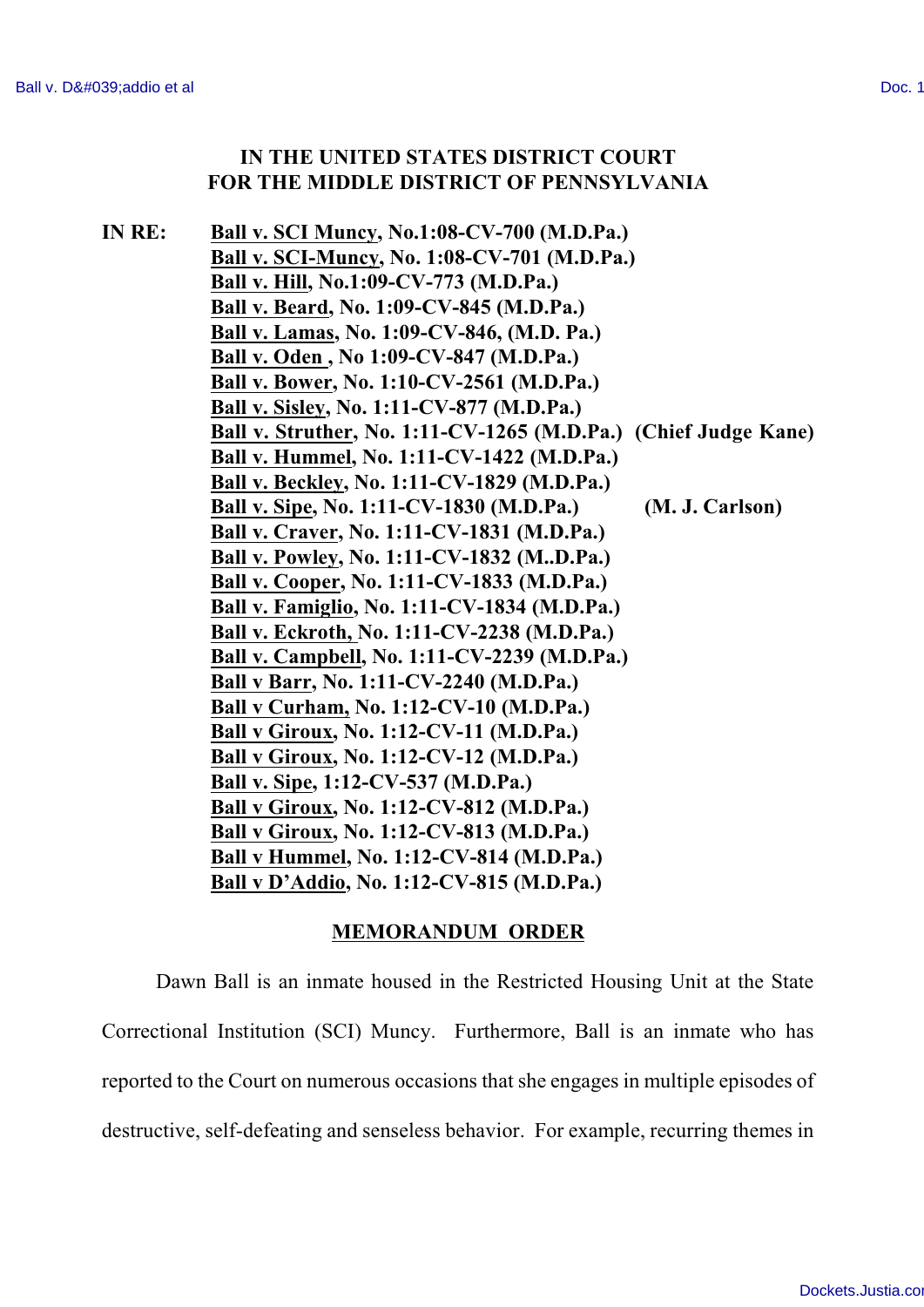Ball's lawsuits include Ball's penchant for smearing feces on herself and her cell, her destruction of her own clothing, and her use of her clothing to plug her toilet and flood her cell with water and human waste. Ball is also a prodigious federal court litigant, bringing numerous lawsuits based upon her perception of the events that take place around her in prison. Indeed, at present Ball has approximately twenty-five lawsuits lodged before this Court.<sup>1</sup> Yet, Ball is a prodigiously unsuccessful litigant, who has had many prior lawsuits and appeals dismissed either for failure to exhaust her administrative remedies, or as frivolous on the grounds that the lawsuit or appeal failed to state a claim upon which relief could be granted.

Having launched this body of litigation, Ball has twice sought to instruct the Court regarding when, where, and how all of these cases should be permitted to

 ${}^{1}$ See, e.g., Ball v. SCI Muncy, No.1:08-CV-700 (M.D.Pa.); Ball v. SCI-Muncy, No. 1:08-CV-701 (M.D.Pa.); Ball v. Hill, No.1:09-CV-773 (M.D.Pa.); Ball v. Beard, No. 1:09-CV-845 (M.D.Pa.); Ball v. Lamas, No. 1:09-CV-846, (M.D. Pa.); Ball v. Oden, No 1:09-CV-847 (M.D.Pa.); Ball v. Bower, No. 1:10- CV-2561 (M.D.Pa.); Ball v. Sisley, No. 1:11-CV-877 (M.D.Pa.); Ball v. Struther, No. 1:11-CV-1265 (M.D.Pa.); Ball v. Hummel, No. 1:11-CV-1422 (M.D.Pa.); Ball v. Beckley, No. 1:11-CV-1829 (M.D.Pa.); Ball v. Sipe, No. 1:11-CV-1830 (M.D.Pa.); Ball v. Craver, No. 1:11-CV-1831 (M.D.Pa.); Ball v. Powley, No. 1:11- CV-1832 (M..D.Pa.); Ball v. Cooper, No. 1:11-CV-1833 (M.D.Pa.); Ball v. Famiglio, No. 1:11-CV-1834 (M.D.Pa.); Ball v. Eckroth, No. 1:11-CV-2238  $(M.D.Pa.)$ ; Ball v. Campbell, No. 1:11-CV-2239 (M.D.Pa.); Ball v Barr, No. 1:11-CV-2240 (M.D.Pa.); Ball v Giroux, No. 1:12-CV-10 (M.D.Pa.); Ball v Giroux, No. 1:12-CV-11 (M.D.Pa.); Ball v Curham, No. 1:12-CV-12 (M.D.Pa.); Ball v. Sipe, 1:12-CV-537 (M.D.Pa.); Ball v. Giroux, No. 1:12-CV-812 (M.D.Pa.); Ball v. Giroux, No. 1:12-CV-813 (M.D.Pa.); Ball v. Hummel, No. 1:12-CV-814 (M.D.Pa.); Ball v. D'Addio, No. 1:12-CV-815 (M.D.Pa.) .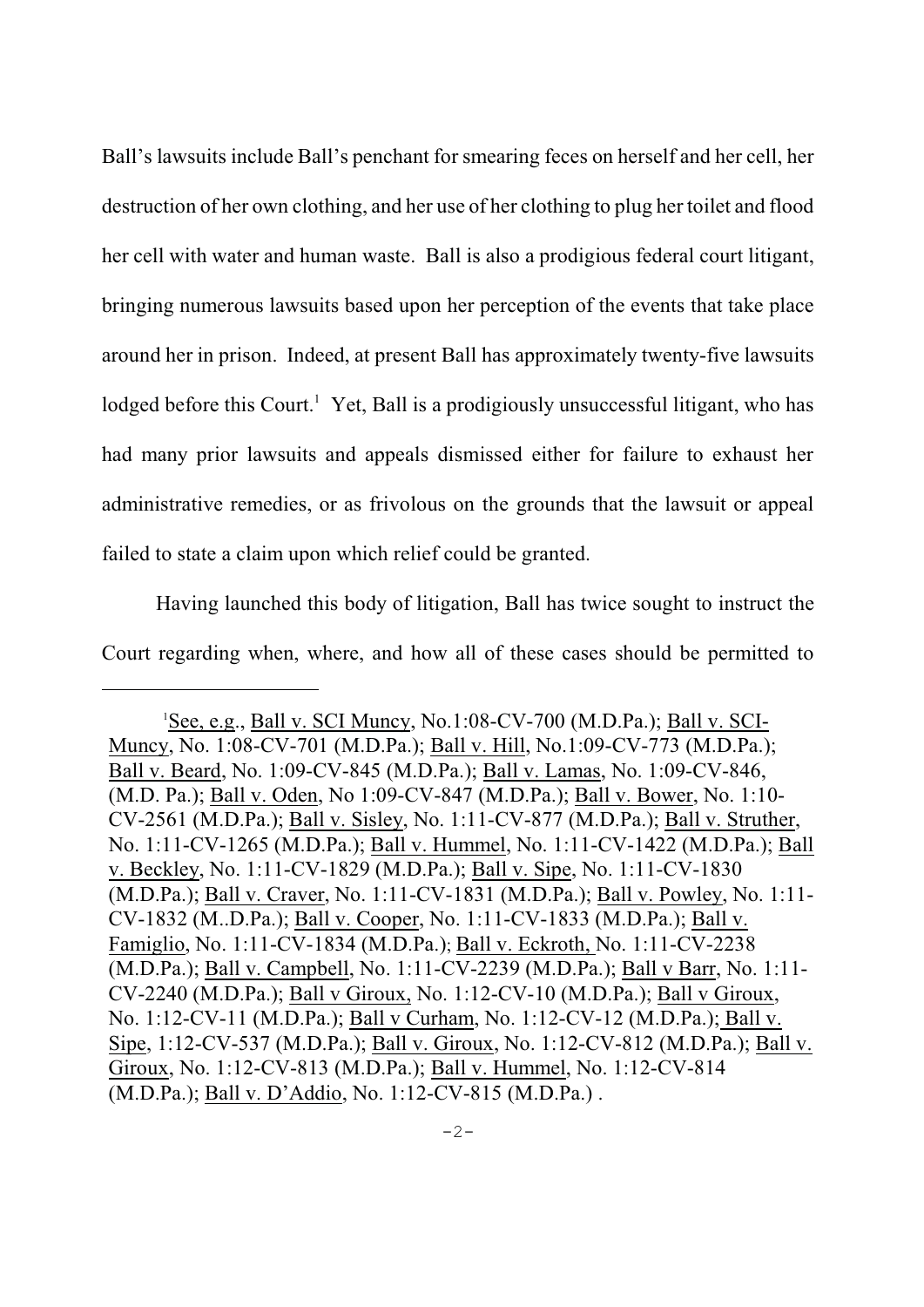proceed, filing multiple motions which sought an open-ended stay of all of her litigation, in part, because Ball complains that prison officials will not allow her to keep as many as sixteen boxes of litigation files in her cell at the Restricted Housing Unit as the State Correctional Institution Muncy, a circumstance which she says impairs her ability to litigate these claims. We have repeatedly denied these requests, instructing Ball instead to file individual motions in each of her cases along with factual averments specific to each particular case identifying the deadline she wishes to extend or stay, and explaining why a stay or continuance is necessary. Dissatisfied with these rulings, Ball has now filed a battery of pleadings styled as "objections" to this instruction to file individually tailored continuance motions.

At the outset, to the extent that Ball seeks to treat this stay ruling as a dispositive matter which she may challenge simply through the filing of an objection, she errs. Quite the contrary, it is well-settled that: "Motions to stay, . . . , are nondispositive. See Delta Frangible Ammunition, LLC v. Sinterfire, Inc.*,* 2008 WL 4540394, at \*1 n. 1 (W.D.Pa. Oct.7, 2008); Pass & Seymour, Inc. v. Hubbell Inc.*,* 532 F.Supp.2d 418, 426 n. 7 (N.D.N.Y.2007). Therefore, my ruling with respect to each side's motion to stay is an order of the Court." Hutchins v. Bayer Corp., CIV.A. 08- 640-JJF-LP, 2009 WL 192468 (D. Del. Jan. 23, 2009).

Accordingly, we will treat Ball's latest filings in the first instance as motions to reconsider our prior stay rulings. The legal standards that govern motions to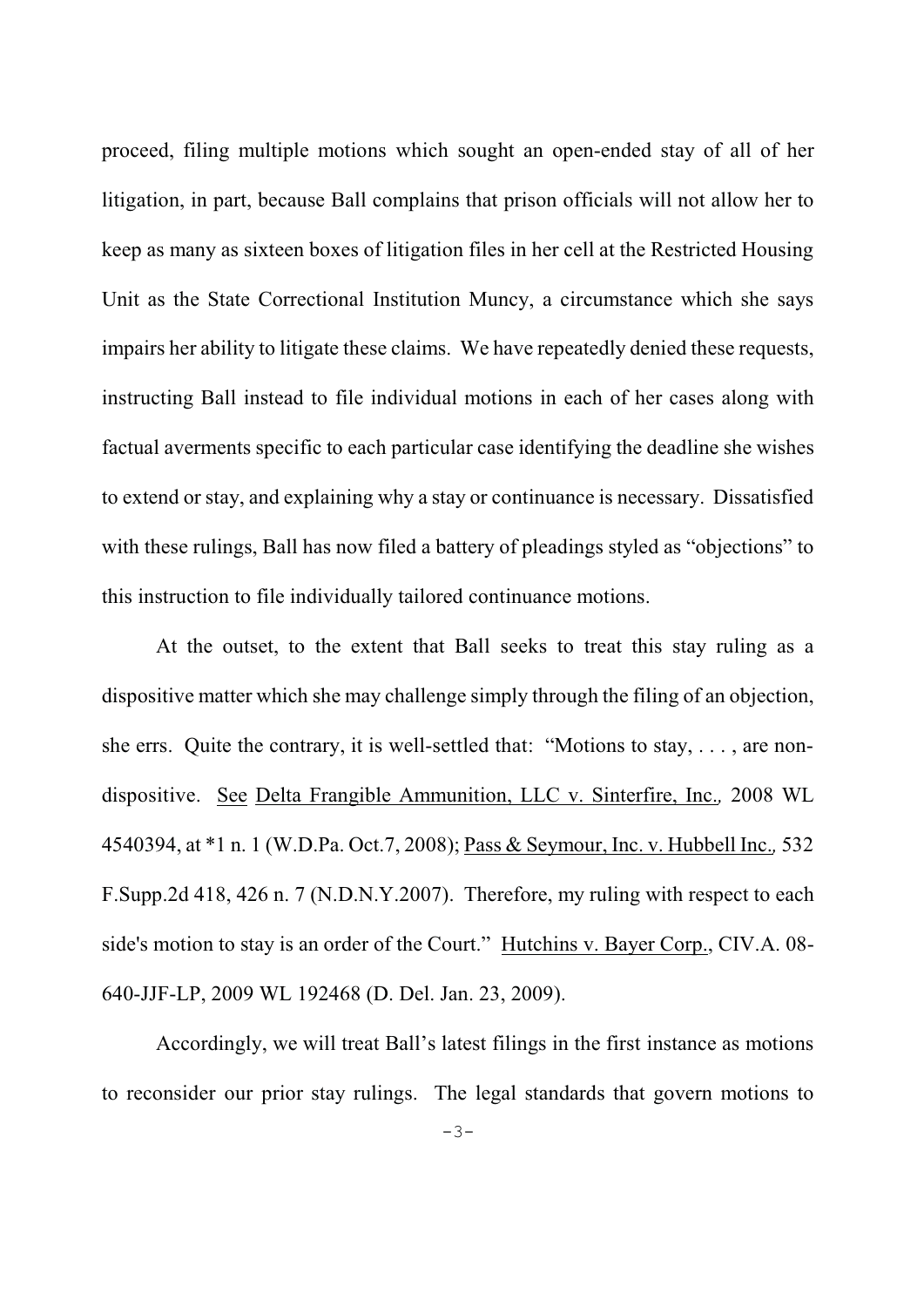reconsider are both clear, and clearly compelling. "The purpose of a motion for reconsideration is to correct manifest errors of law or fact or to present newly discovered evidence." Harsco Corp. v. Zlotnicki*,* 779 F.2d 906, 909 (3d Cir. 1985). Typically such a motion should only be granted in three, narrowly defined circumstances, where there is either: "(1) [an] intervening change in controlling law, (2) availability of new evidence not previously available, or (3) need to correct a clear error of law or prevent manifest injustice". Dodge v. Susquehanna Univ.*,* 796 F.Supp. 829, 830 (M.D. Pa. 1992 ). As the United States Court of Appeals for the Third Circuit has aptly observed:

"The purpose of a motion for reconsideration ... is to correct manifest errors of law or fact or to present newly discovered evidence." Max's Seafood Café*,* 176 F.3d at 677 (quoting Harsco Corp. v. Zlotnicki*,* 779 F.2d 906, 909 (3d Cir.1985)). "Accordingly, a judgment may be altered or amended if the party seeking reconsideration shows at least one of the following grounds: (1) an intervening change in the controlling law; (2) the availability of new evidence that was not available when the court granted the motion for summary judgment; or (3) the need to correct a clear error of law or fact or to prevent manifest injustice." Id. (citation omitted).

## Howard Hess Dental Laboratories Inc. v. Dentsply Intern., Inc., 602 F.3d 237, 251 (3d Cir. 2010).

Thus, it is well-settled that a mere disagreement with the court does not translate into the type of clear error of law which justifies reconsideration of a ruling. Dodge, 796 F.Supp. at 830. Furthermore, "[b]ecause federal courts have a strong interest in the finality of judgments, motions for reconsideration should be granted sparingly."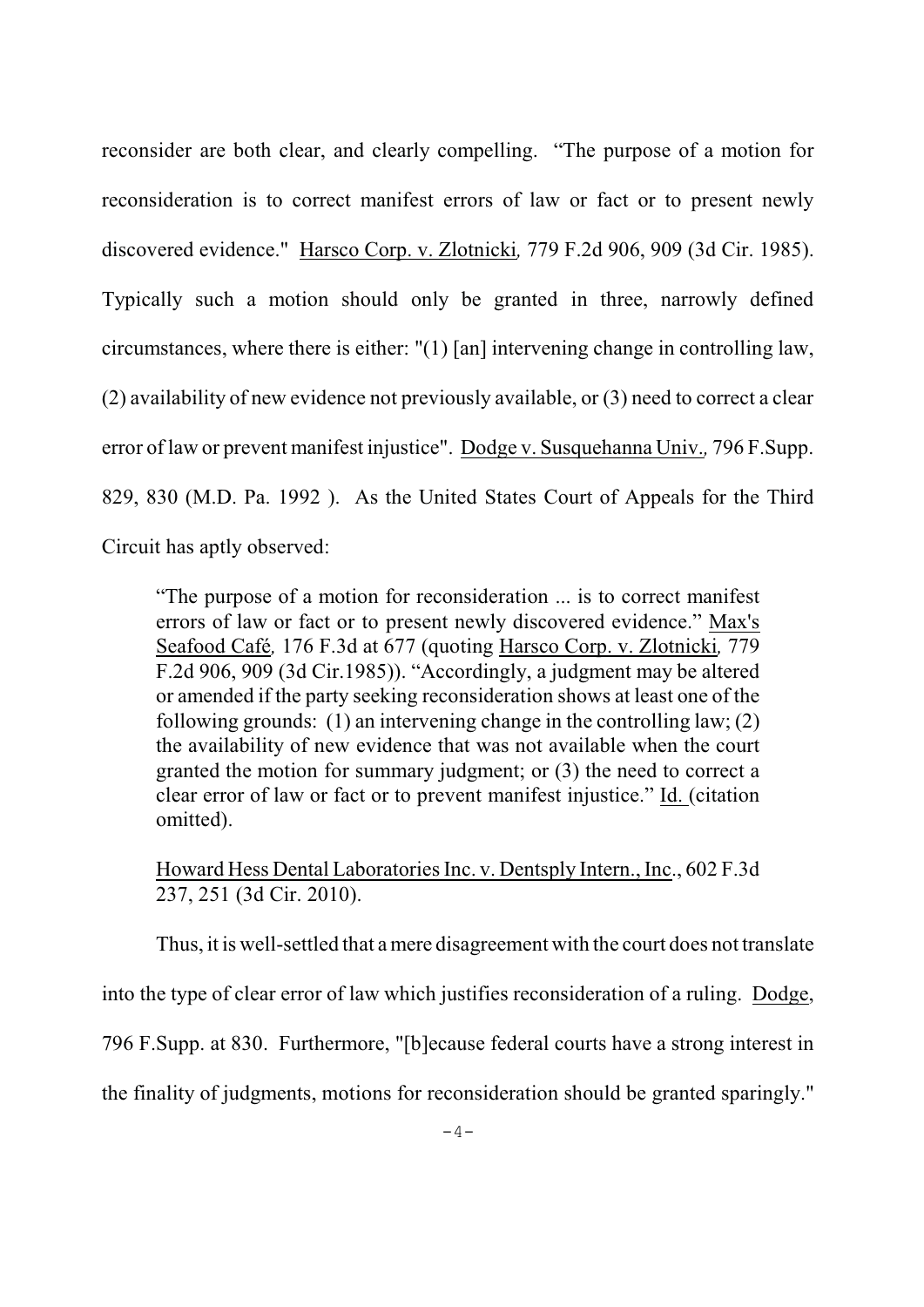Continental Casualty Co. v. Diversified Indus., Inc*.,* 884 F.Supp. 937, 943 (E.D. Pa. 1995). Moreover, it is evident that a motion for reconsideration is not a tool to relitigate and reargue issues which have already been considered and disposed of by the court. Dodge, 796 F.Supp. at 830. Rather, such a motion is appropriate only where the court has misunderstood a party or where there has been a significant change in law or facts since the court originally ruled on that issue. See Above the Belt, Inc. v. Mel Bohannon Roofing, Inc., 99 F.R.D. 99, 101 (E.D. Va. 1983).

Given the exacting standards which apply to motions to reconsider, we must deny Ball's request to reconsider our prior decisions regarding her previous global stay requests. It is well-settled that rulings on requests for extension of time or stays rest in the sound discretion of the court. Miller v. Ashcroft, 76 F. App'x 457, 461 (3d Cir. 2003). That discretion is guided, however, by certain basic principles. Thus, under this abuse of discretion standard, a trial court's control of its docket will not be disturbed "'except upon the clearest showing that the procedures have resulted in actual and substantial prejudice to the complaining litigant'" Id. (citations omitted). Moreover, any party challenging a ruling denying a continuance or stay request, "ha[s] a heavy burden to bear, . . ., as matters of docket control and conduct of [litigation] are committed to the sound discretion of the district court." In re Fine Paper Antitrust Litigation 685 F.2d 810, 817 (3d Cir. 1982)(citations omitted). Furthermore, when exercising this discretion, we acknowledge a basic truth: we must remain mindful of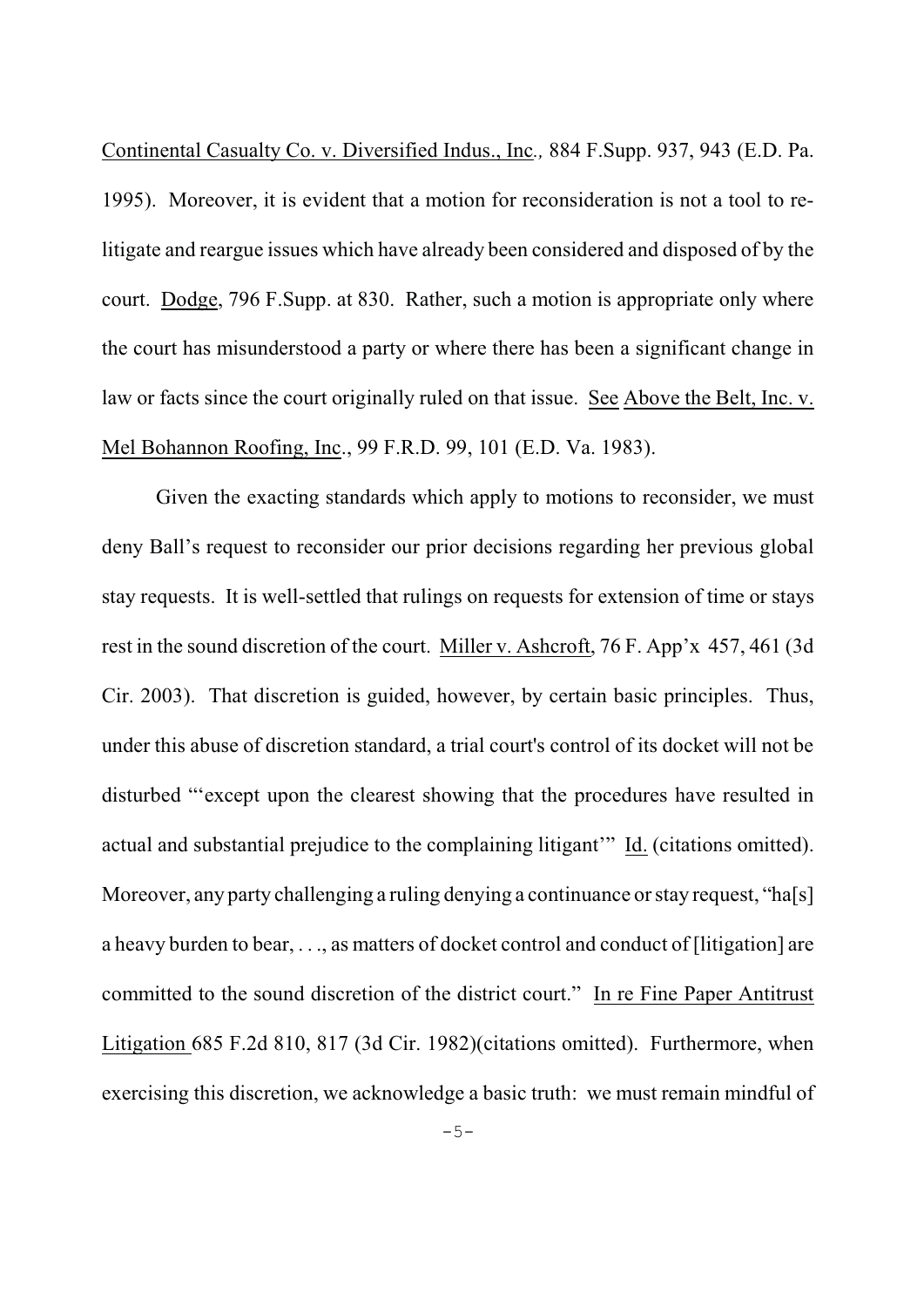the fact that "the Federal Rules are meant to be applied in such a way as to promote justice. See Fed.R.Civ.P. 1. Often that will mean that courts should strive to resolve cases on their merits whenever possible. However, justice also requires that the merits of a particular dispute be placed before the court in a timely fashion . . . ." McCurdy v. American Bd. of Plastic Surgery, 157 F.3d 191, 197 (3d Cir. 1998)(affirming denial of request for extension of time).

Here, the application of these basic principles continues to compel us to deny Ball's requests, along with Ball's request that were retroactively revoke prior orders, as well as Ball's efforts to dictate which judges will hear and decide her motions. In denying these motions we observe, yet again, for Ball that we are duty-bound to pursue her allegations and claims to ensure that she receives justice. Staying these cases in the face of what Ball has claimed would be a fundamental dereliction of our duty to Ball, to the truth, and to justice.

We also note that, if Ball's allegations are not fully supported, then it would be a grave injustice to the dozens of Defendants sued by Ball to allow these allegations and claims to remain pending indefinitely, when they can, should and must be resolved. In short, if Ball's allegations are not accurate, then these motions to stay would perpetuate an injustice and present a situation where delays sought by one party unfairly prejudice the rights and interests of the opposing parties. In such instances,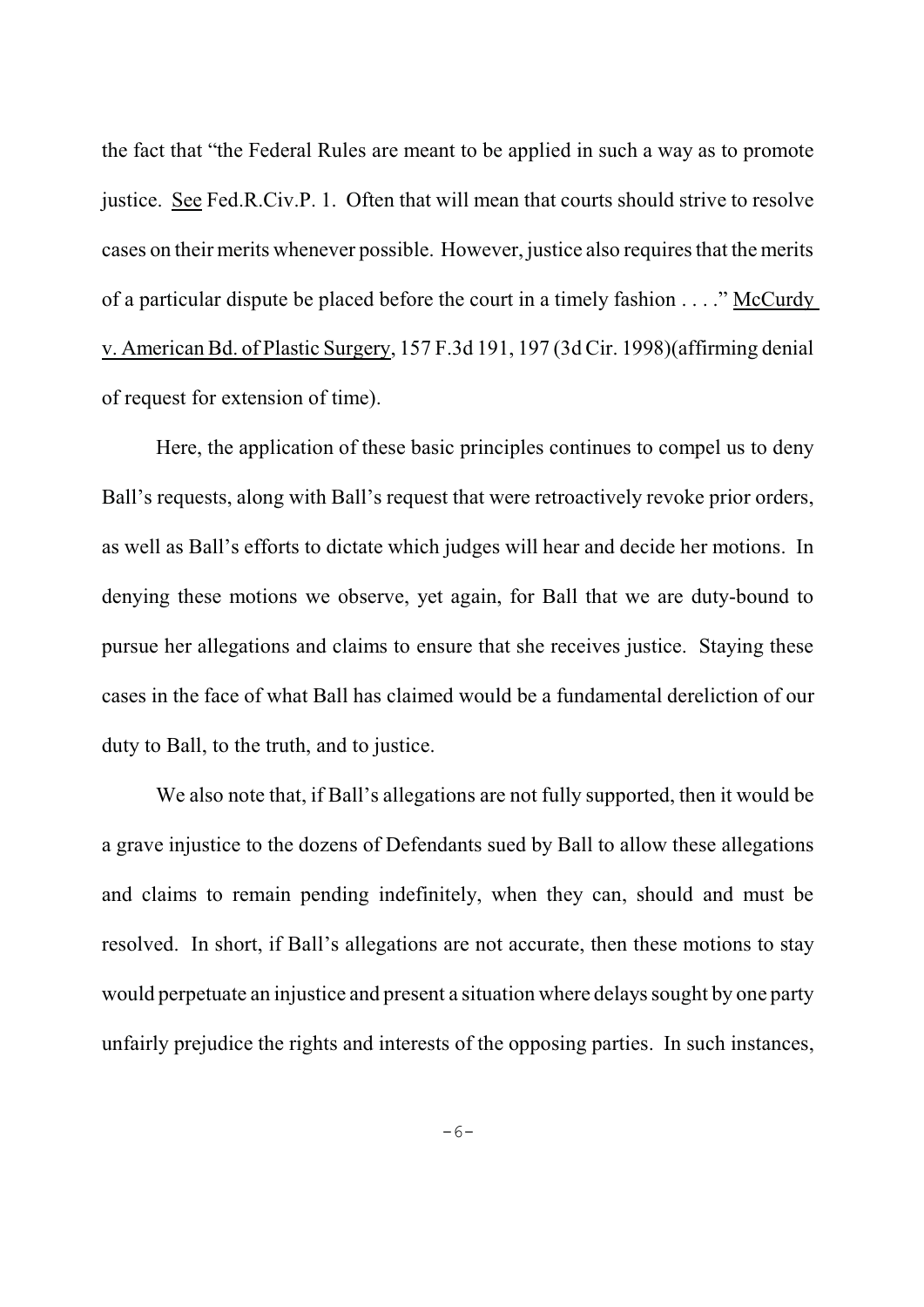the proper exercise of discretion calls for the denial of any motion for a stay of proceedings.

Further, Ball must consider that her stay motions are plainly over broad. In their current form these motions would prevent the Court from acting upon matters which are entirely ripe, and ready for resolution. These motions would also prevent the Court from acting in cases where Ball has failed to comply with pleadings deadlines, and is now subject to sanctions, including dismissal of her claims. In short, adopting a global, all-encompassing, open-ended stay of all of these proceedings would provide the Plaintiff with a license to avoid the consequences of her own litigation choices, and defaults. Such a course would be particularly inappropriate given Ball's litigation history since Ball has already been placed on notice that she may soon forfeit her right to proceed *in forma pauperis* under 28 U.S.C. §1915(g), due to her past penchant for filing frivolous and meritless claims.

Because we continue to believe that we owe it to Ball, and to all of the many Defendants she has sued, to promptly address the merits of her claims, we will DENY these "objections" which we construe as motions to reconsider. Ball is directed to continue to comply with the filing deadlines previously set by this Court and IT IS ORDERED that any requests for continuance or stay must be made individually by Ball in each of her cases along with factual averments specific to each particular case